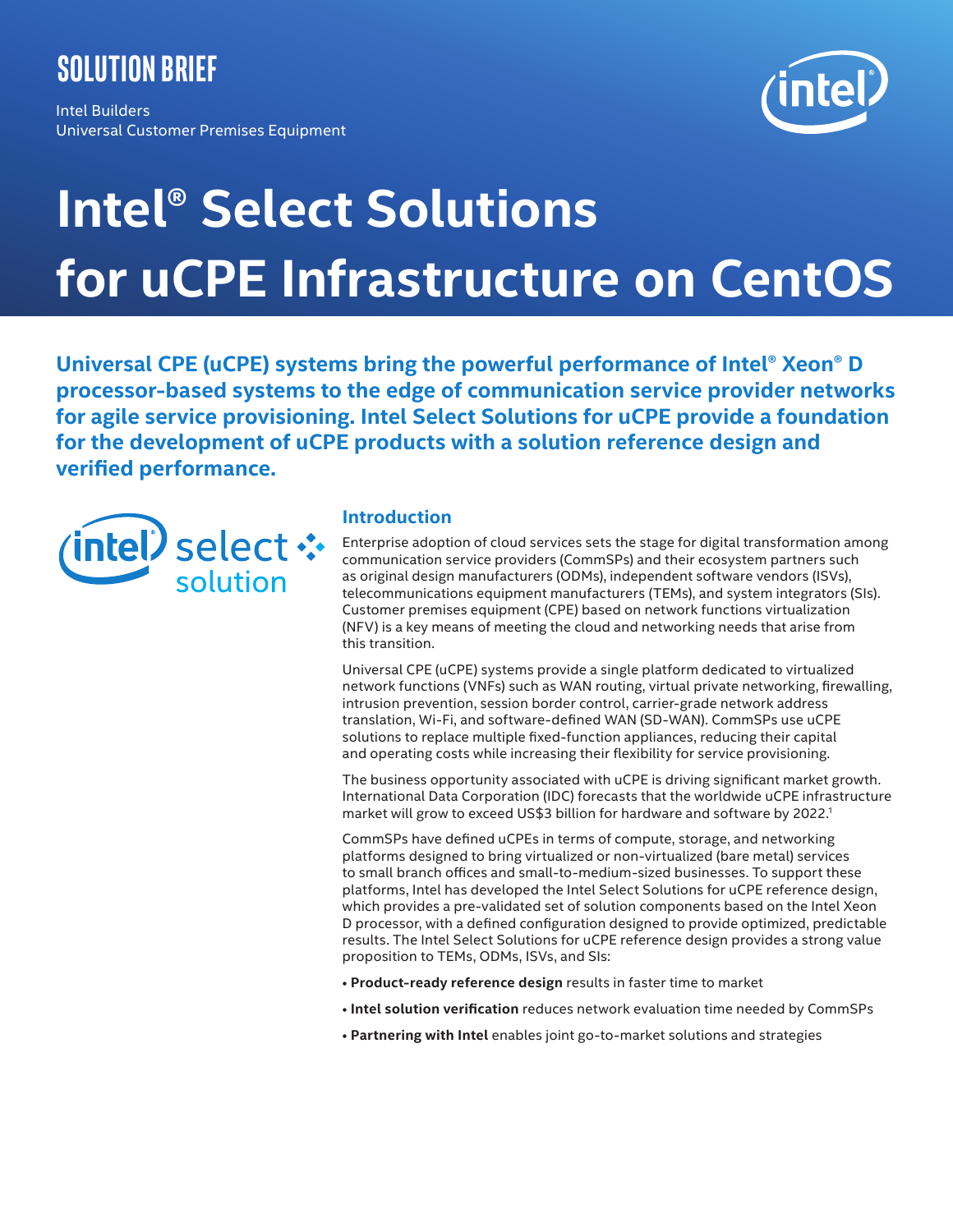# **uCPE Use Cases**

Intel Select Solutions for uCPE are pre-validated to help streamline integration with a variety of service VNFs. SD-WAN has become one of the highest profile services because it automates the provisioning of WAN connections and enables branch offices to access corporate resources while also taking advantage of broadband internet access links for cloud service access. Because uCPE hardware is based on general-purpose computing technology, SD-WAN VNFs that are deployed on uCPE systems are more cost effective than previous-generation WAN systems based on proprietary hardware.

With Intel architecture-based servers supporting a wide range of performance and price points, enterprises can standardize networking and data security software services across differently sized facilities, even down to the smallest branch offices. Organizations with large branch-office networks, such as retailers and banks, can centralize the purchase of their key networking applications and work with their CommSPs to deploy the applications across their corporate landscape for consistency and centralized updates and policies.

For small businesses, Intel Select Solutions for uCPE can enable CommSPs to provision a single system that provides a wide range of networking and hosted services. CommSPs can also standardize on software used in hybrid cloud-CPE services, because the software can run on Intel architecture-based servers in both locations. In these hybrid cloud-CPE services, complex software functionality is hosted in the cloud and the uCPE is utilized for network connectivity and localized processing.

# **Intel Select Solutions for uCPE Reference Design**

Intel has designed two product configurations as part of the Intel Select Solutions for uCPE reference design, as detailed in Table 1:

- **Intel Select Solutions for uCPE Base configuration:** This uCPE design is based on a four-core or greater Intel Xeon D processor and network and storage products from Intel, targeting value-based solutions with at least two virtual machines in a small-to-medium-sized business environment.
- **Intel Select Solutions for uCPE Plus configuration:** This uCPE design is based on a 14-core Intel Xeon D processor and specifies the network, storage, and integrated platform acceleration products from Intel to maximize virtual machine density.

Intel Xeon Scalable processors feature important platform technologies as part of a tuned configuration:

- **Intel Virtualization Technology (Intel VT)** provides hardware abstraction to allow multiple workloads to coexist and share common resources while maintaining full isolation.
- **Intel Boot Guard technology** is hardware-based boot integrity protection that can help prevent unauthorized software and malware takeover of boot blocks critical to a system's function.
- **Intel Trusted Execution Technology (Intel TXT)** is a hardware-based platform security technology that tests the authenticity of critical elements of a platform, operating system, and hypervisor against known good results.<sup>3</sup>

| Ingredient        | <b>Intel Select Solutions for uCPE Base Configuration</b><br><b>Hardware</b>                                                                                                                                       | <b>Intel Select Solutions for uCPE Plus Configuration</b><br><b>Hardware</b>                                                                                               |
|-------------------|--------------------------------------------------------------------------------------------------------------------------------------------------------------------------------------------------------------------|----------------------------------------------------------------------------------------------------------------------------------------------------------------------------|
| <b>Processors</b> | Intel Xeon D-2123IT processor (four cores, 2.2 GHz, 60 w)<br>or higher SKU                                                                                                                                         | Intel Xeon D-2177NT processor (14 cores, 1.9 GHz, 105 w)<br>or higher SKU                                                                                                  |
| Memory            | 16 GB DDR4 2133 MHz, 4x 4 GB (16 GB Total)                                                                                                                                                                         | 64 GB DDR4 2667 MHz, 4x 16 GB (64 GB Total)                                                                                                                                |
|                   | Minimum all 4 memory channels populated (1 DPC)                                                                                                                                                                    | Minimum all 4 memory channels populated (1 DPC)                                                                                                                            |
| <b>Network</b>    | 2x 10 GbE integrated Ethernet ports                                                                                                                                                                                | 4x 10 GbE integrated Ethernet ports                                                                                                                                        |
| Intel® OAT        | Integrated Intel QuickAssist Technology, <sup>2</sup> or an Intel QuickAssist<br>Adapter 8970 PCIe add-in card, <sup>2</sup> or equivalent Intel® C627 Series<br>Chipset QAT Enabled PCIe add-in card <sup>2</sup> | Integrated Intel QuickAssist Technology, or an Intel<br>QuickAssist Adapter 8970 PCIe add-in card, or equivalent<br>Intel C627 Series Chipset QAT Enabled PCIe add-in card |
| <b>Storage</b>    | Intel SSD Data Center S3110 256 GB 2.5"<br>internal solid state drive (SATA or M.2)                                                                                                                                | Intel SSD Data Center S3110 512 GB 2.5"<br>internal solid state drive (SATA or M.2)                                                                                        |

Table 1. Example hardware configuration for Intel® Select Solutions for uCPE Base configuration and Intel Select Solutions for uCPE Plus configuration.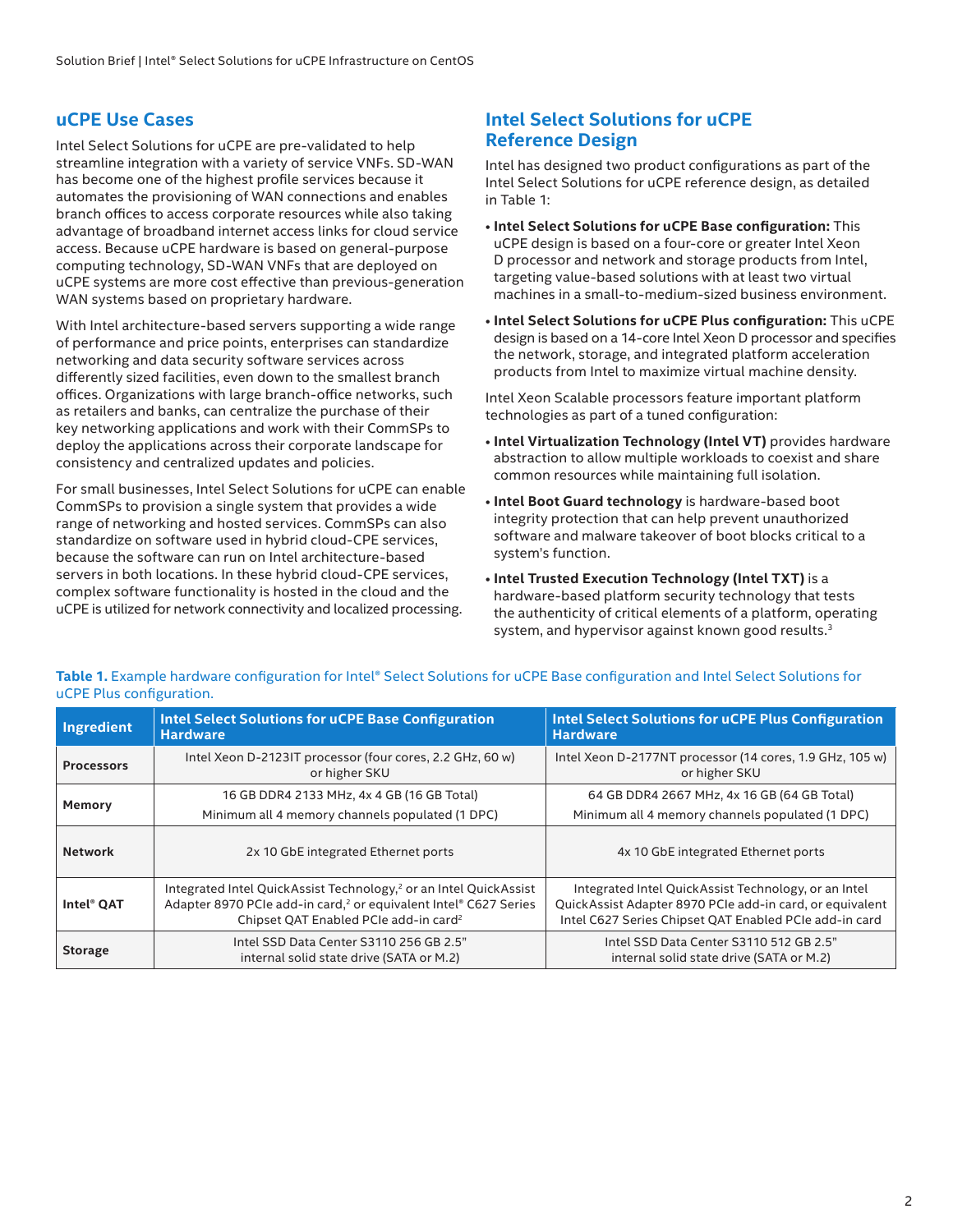# **What Are Intel Select Solutions?**

Intel Select Solutions are pre-defined, workloadoptimized solutions designed to minimize the challenges of infrastructure evaluation and deployment. Solutions are validated by OEMs/original design manufacturers (ODMs), certified by ISVs, and verified by Intel. Intel develops these solutions in extensive collaboration with hardware, software, and operating system vendor partners and with the world's leading data center and service providers. Every Intel Select Solution is a tailored combination of Intel data center compute, memory, storage, and network technologies that delivers predictable, trusted, and compelling performance.

To refer to a solution as an Intel Select Solution, a vendor must:

- 1. Meet the software and hardware stack requirements outlined by the solution's reference-design specifications.
- 2. Replicate or exceed established reference-benchmark test results.
- 3. Publish a solution brief and a detailed implementation guide to facilitate customer deployment.

Solution providers can also develop their own optimizations in order to give end customers a simpler, more consistent deployment experience.

# **Verified Performance Through Benchmark Testing**

All Intel Select Solutions are verified by Intel to meet a specified minimum level of workload-optimized performance capability. Verified Intel Select Solutions for uCPE meet or exceed design and testing standards for data throughput and specialized security, encryption, and compression performance that are essential in edge networking use cases. Three key testing standards are specified for Intel Select Solutions for uCPE:

- **Intel QuickAssist Technology**. Intel QAT establishes stringent performance standards for bulk crypto performance across a range of uCPE use cases including when applications are running simultaneously. This benchmark tests both compression and encryption algorithms measured with typical packet sizes.
- **OpenSSL Performance**. In addition to the bulk crypto performance, Intel Select Solutions for uCPE solutions must demonstrate a minimum OpenSSL throughput and sign operations performance requirements as measured by executing OpenSSL Speed Benchmark testing.
- **Packet Processing Performance**. Intel Select Solutions for uCPE deliver high data-plane throughput by means of optimizations made using the open source Data Plane Development Kit (DPDK). This performance is demonstrated using the DPDK L3 Forwarding sample application.

Table 2 shows minimum performance standards for cryptographic and compression operations by both the Base and Plus uCPE configurations. System builders, system integrators, and solution and service providers can further optimize the reference designs to achieve higher performance and additional capabilities.

| <b>Minimum Performance Standards</b>                                              |                                                              | <b>Base Configuration</b> <sup>4</sup> | <b>Plus Configuration<sup>5</sup></b> |
|-----------------------------------------------------------------------------------|--------------------------------------------------------------|----------------------------------------|---------------------------------------|
|                                                                                   | Compression (compress and verify)<br>throughput <sup>6</sup> | $13$ Gb/s                              | 55 Gb/s                               |
| Cryptographic and<br><b>Compression Operations</b><br>Performance with Intel® QAT | Encryption throughput <sup>7</sup>                           | $20$ Gb/s                              | $100$ Gb/s                            |
|                                                                                   | RSA throughput <sup>8</sup>                                  | 20,000 sign/s                          | 100,000 sign/s                        |
|                                                                                   | AES128-CBC-HMAC-SHA1                                         | $20$ Gb/s                              | $100$ Gb/s                            |
| <b>OpenSSL Performance</b>                                                        | <b>RSA 2048</b>                                              | 20,000 sign/s                          | 100,000 sign/s                        |

#### **Table 2.** Minimum cryptographic and compression performance standards for Intel Select Solutions for uCPE.

The Linux Foundation's Cyclictest application is used to measure system latency, which must meet the standards set out in Table 3. Test results reflect the difference between a thread's intended wake-up time and the time when it actually wakes. Cyclictest measures latencies that originate in hardware, firmware, or the operating system. System-latency testing of the Intel Select Solutions for uCPE is based on Cyclictest running in a virtual machine.

**Table 3.** Cyclictest performance requirements (executed inside a virtual machine).

| Latency        | 1 CPU          | 8 CPUs         |
|----------------|----------------|----------------|
| <b>Minimum</b> | $5\,\mu s$     | $<$ 10 $\mu$ s |
| <b>Maximum</b> | $<$ 10 $\mu$ s | $<$ 15 $\mu$ s |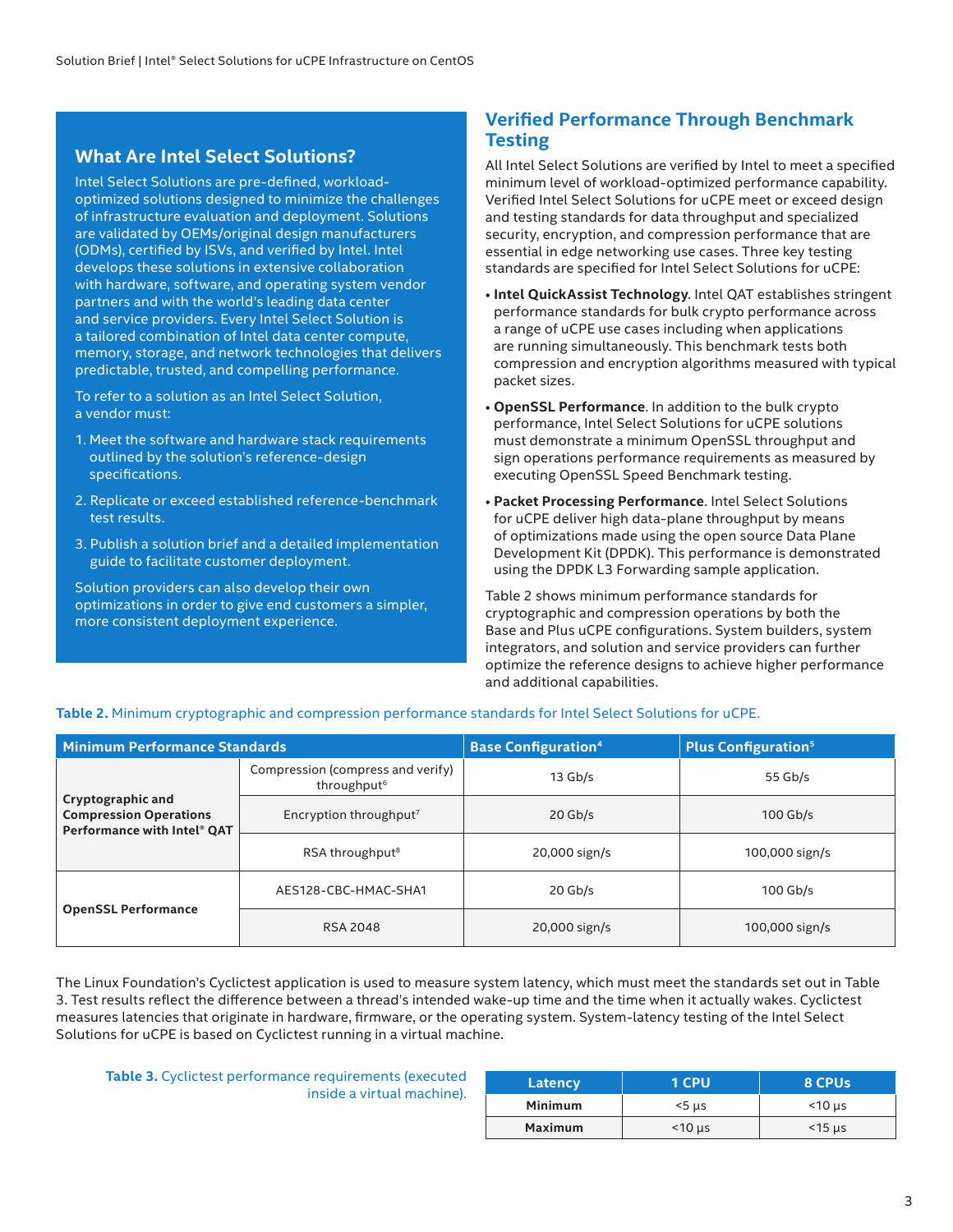#### **Intel Xeon Processor D-2100 Product Family**

The Intel Xeon processor D-2100 product family is based on the Intel Xeon Scalable processor architecture and is optimized for low power consumption and high-density solutions, integrating essential network, security, and acceleration capabilities into the platform. Intel Xeon D processor-based solutions enable CommSPs to bring intelligent services to the network edge by offering low total cost of ownership and power draw, and delivering space-efficient commercial off-the-shelf servers. Key features include:

- **Enhanced memory**: Up to 512 GB of DDR4 ECC
- **Enhanced accelerators**: Integrated Intel QuickAssist Technology (Intel QAT) for accelerated compression and encryption/decryption
- **New extensions**: Intel Advanced Vector Extensions 512 (Intel AVX-512), a specialized instruction set for outstanding compute performance
- **Enhanced networking**: Up to four integrated 10 GbE Intel Ethernet adapters

## **Software and Firmware Stack**

All Intel Select Solutions feature a workload-optimized software stack tuned to take full advantage of an Intel hardware foundation. The software and firmware configurations shown in Table 4 apply to both the Intel Select Solutions for uCPE Base configuration and the Intel Select Solutions for uCPE Plus configuration.

Intel has introduced CentOS with real-time extensions to the Intel Select Solutions for uCPE infrastructure to support usages with high determinism requirements. For example, this evolution enables developers of solutions for 5G networks that must operate within strict latency parameters, powering real-time insights for data-driven decision making. Ongoing development and extension of Intel Select Solutions matches solution architectures to the emerging needs of the technology marketplace.

**Table 4.** An example software stack for the Intel Select Solutions for uCPE Infrastructure on CentOS. (With ongoing testing and optimization collaboration, version levels and components are subject to change over time.)

|                 |                | Ingredient    | <b>Software Version Details</b>      |
|-----------------|----------------|---------------|--------------------------------------|
| <b>Firmware</b> |                | <b>BIOS</b>   | February 2019 release data and later |
|                 |                | <b>MCU</b>    | 0x200005A or later                   |
|                 |                | X722 NIC FW   | V3.3                                 |
|                 |                | XXV710 NIC FW | V6.80                                |
|                 | <b>APPs</b>    | <b>DPDK</b>   | 19.02                                |
|                 | <b>OS</b>      | CentOS        | CentOS 7.6 (3.10.0-957.5.1.rt56.916) |
|                 | Hypervisor     | KVM/QEMU      | 3.0.0                                |
| Host            | Libvirt        | Libvirt       | Libvirt 5.0.0                        |
|                 | <b>Drivers</b> | Intel QAT     | L.4.5.0-00034                        |
|                 |                | 140e          | 2.7.29                               |
|                 |                | <b>Ixgbe</b>  | 5.5.5                                |
|                 | <b>APPs</b>    | <b>DPDK</b>   | 19.02                                |
|                 | <b>OS</b>      | CentOS        | CentOS 7.6                           |
| Guest           | <b>Drivers</b> | I40evf        | 3.6.15                               |
|                 |                | Ixgbevf       | 4.5.3                                |

# **Ecosystem Enablement**

In addition to the reference design, Intel Select Solutions for uCPE benefit from a substantial ecosystem of solutions developed to run on the CentOS foundation. For example, both ADVA Ensemble Connector and Red Hat Enterprise Linux are from the same foundation Linux elements. Choosing this popular distribution allows other commercial distributions to focus on application integration at the higher layers of the stack, improving time to market and easing industry adoption. For added I/O flexibility, the program has a network of options including xDSL, PON, DOCSIS, T1/E1, voice, wireless, and more. Global ODMs that are part of the ecosystem have experience and expertise in manufacturing these uCPE devices.